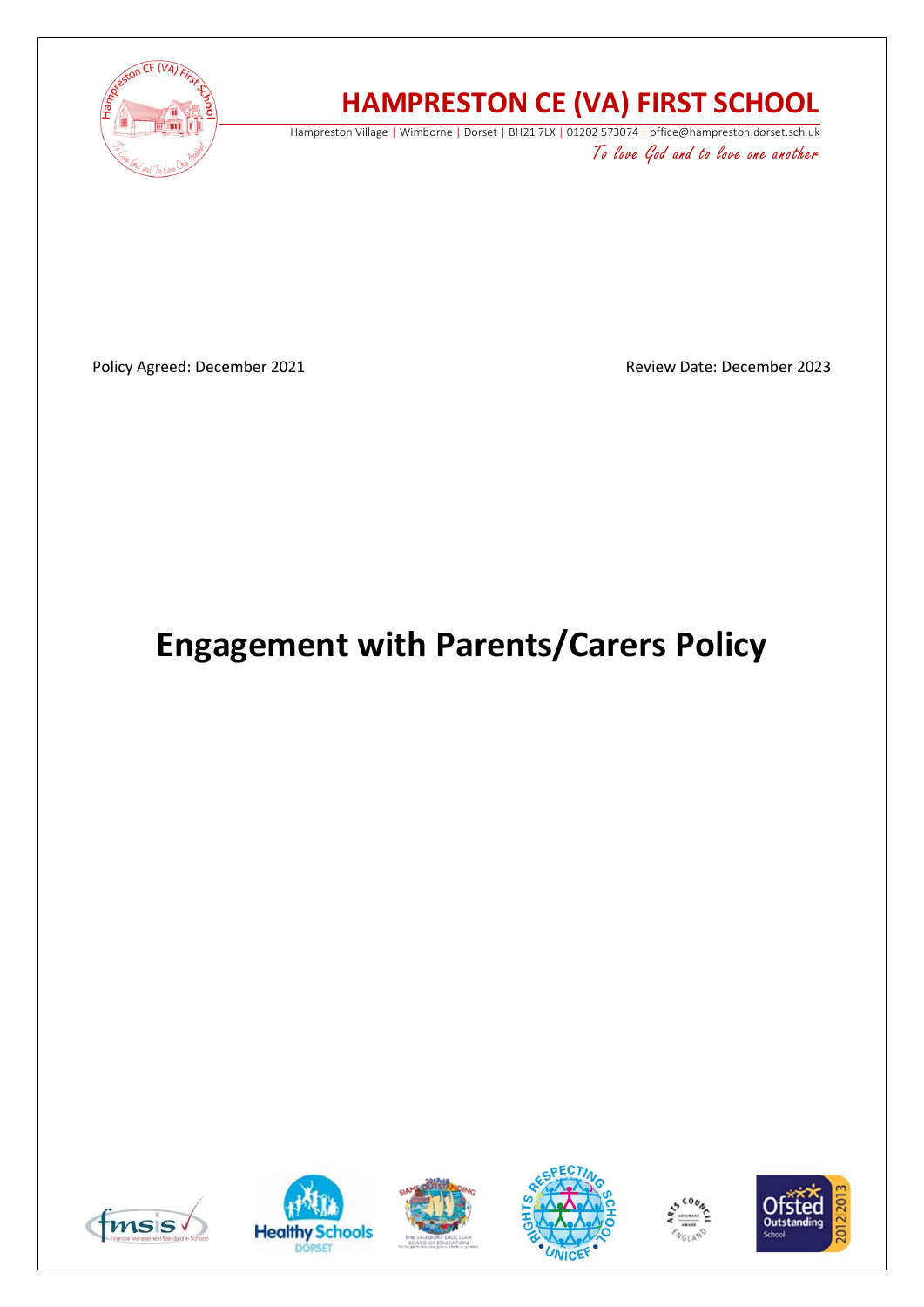# **Aims**

The aims of the Engagement with Parents/Carers Policy are to plan and implement strategies, and construct and manage systems, which support and further the partnership between Hampreston CE VA First School and parents/carers.

We recognise the key role parents/carers have in their child's learning and acknowledge that learning begins and continues in the home environment.

Overall, this policy will:

- Establish a framework for working with parents/carers to ensure all parents/carers, pupils and staff have the needs, development and progress of the pupils at heart
- Identify procedures for monitoring the partnership with parents/carers and ensure it is inclusive for all parents/carers and pupils
- Indicate ways in which the school can promote a positive working partnership with parents/carers and involve them fully in school life and school community
- Assist in promoting a school-wide culture of partnership with parents/carers in order to ensure high standards of care and academic achievement of all pupils
- Encourage the effective and efficient deployment of resources. The commitment of working with parents/carers will aim to improve outcomes for pupils.

A successful programme of partnership will enable improvements in:

- Pupils' attendance and punctuality
- Pupil behaviour
- Pupil progress and attainment

A successful partnership with parents will be reflected in:

- Regular opportunities for parents/carers to collaborate with the school and its agencies in order to support the education of their children
- High numbers of parents/carers attending parents evenings and other events where parents/carers are encouraged to be involved
- A high percentage of parents/carers making the school their first choice
- A wide range of support activities for parents/carers
- Regular opportunities for parents/carers to provide feedback to the school

Parents/carers are welcomed into the school to learn more about their child's progress and to celebrate their successes. There are numerous opportunities throughout the year (both formal and informal) to meet together and get to know each other. Meetings are arranged at a variety of times to enable as many parents as possible to attend.

# **Formal**

- Early Parents' Evening / Objectives meetings at the beginning of each academic year for each class
- Mid-year Parents' Evening to provide parents with up-to-date information on their child's progress and set targets
- Annual Reviews, to evaluate and update provision maps for students with Special Educational Needs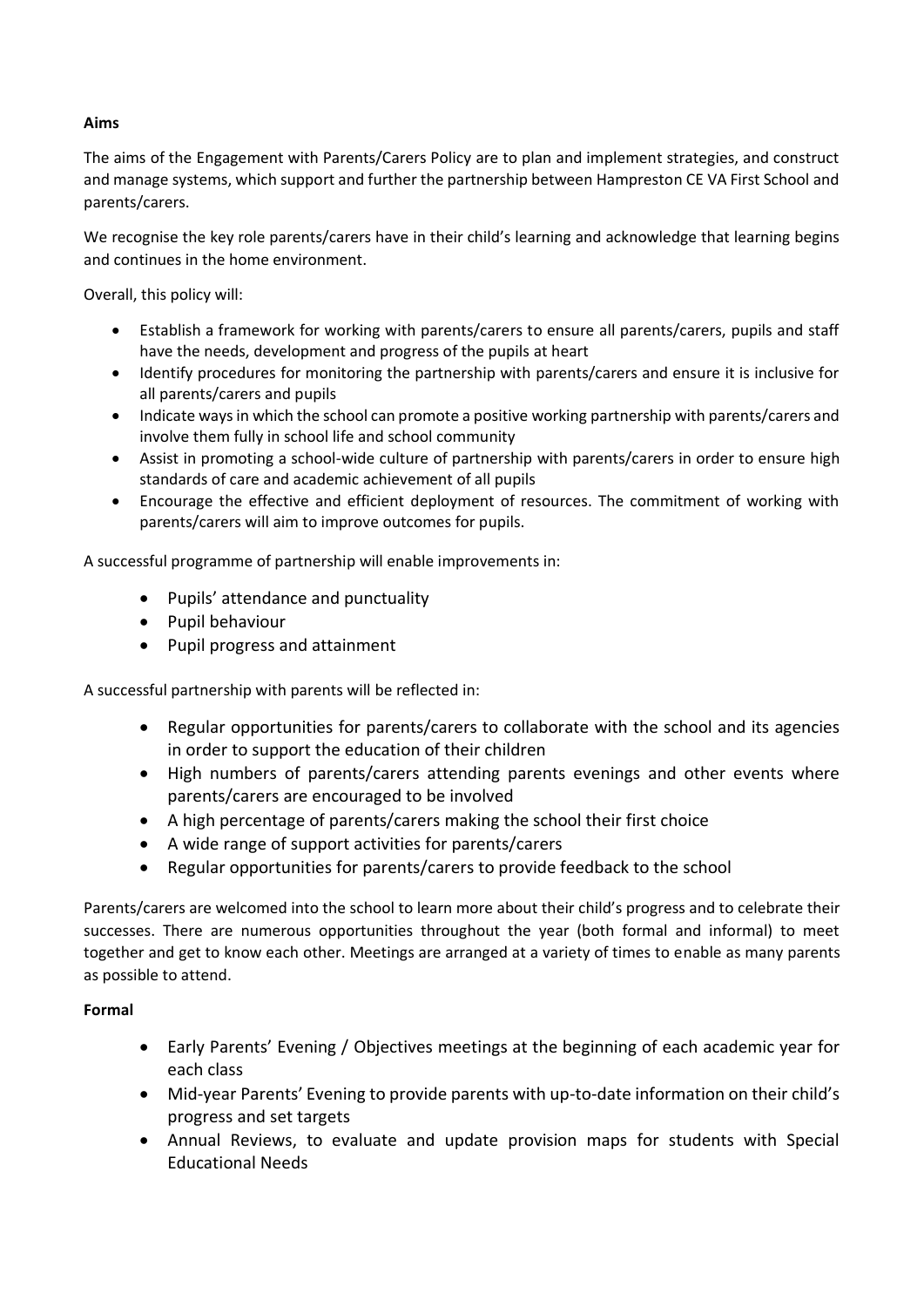- Class Assemblies/Nativity performances/Summer term performances
- Celebration Assemblies Communication / Brilliant Book

We are continually updating and improving our communication systems. Currently, parents/carers receive regular updates from the school including:

- Regular newsletters
- MarvellousMe
- Regularly updated website.

# **Opportunities and support for parents/carers**

Hampreston CE VA First School seeks to ensure all groups of parents/carers are aware of training and enrichment opportunities available in the community by:

- Offering leaflets and guidance on specific areas of the curriculum, to enable parents/carers to support students at home.
- Family Partnership Zone team referrals.
- Parent Courses to support learning.

# **Policies**

We seek to ensure that all relevant school policies are effective and easy to read by parents/carers.

# **Transition**

We aim to provide support and resources to help parents/carers when their child starts school or is moving from First to Middle Education.

### **Home-School Partnership**

We believe that a strong Home-School Partnership is key to students' development and academic progress. We encourage parents/carers to support their child's learning at home in a variety of ways, including:

- Jointly signing the Home School agreement (See Appendix 1) and E-Safety agreements
- Discussing work completed at school and noting any deadlines
- Encouraging students to complete and return promptly any homework they have been given
- Checking and signing their homework diary/reading records on a regular basis and using these as a means of contacting teachers
- Meeting with staff to discuss barriers to learning

# **Parental Feedback**

Hampreston CE VA First School will regularly seek parental views on a range of topics affecting pupils' education through questionnaires, surveys and verbal discussion. Feedback is valued and responses are seriously considered and appropriate action taken.

We are committed to the highest possible level of Partnership and are always open to new suggestions on how we can improve.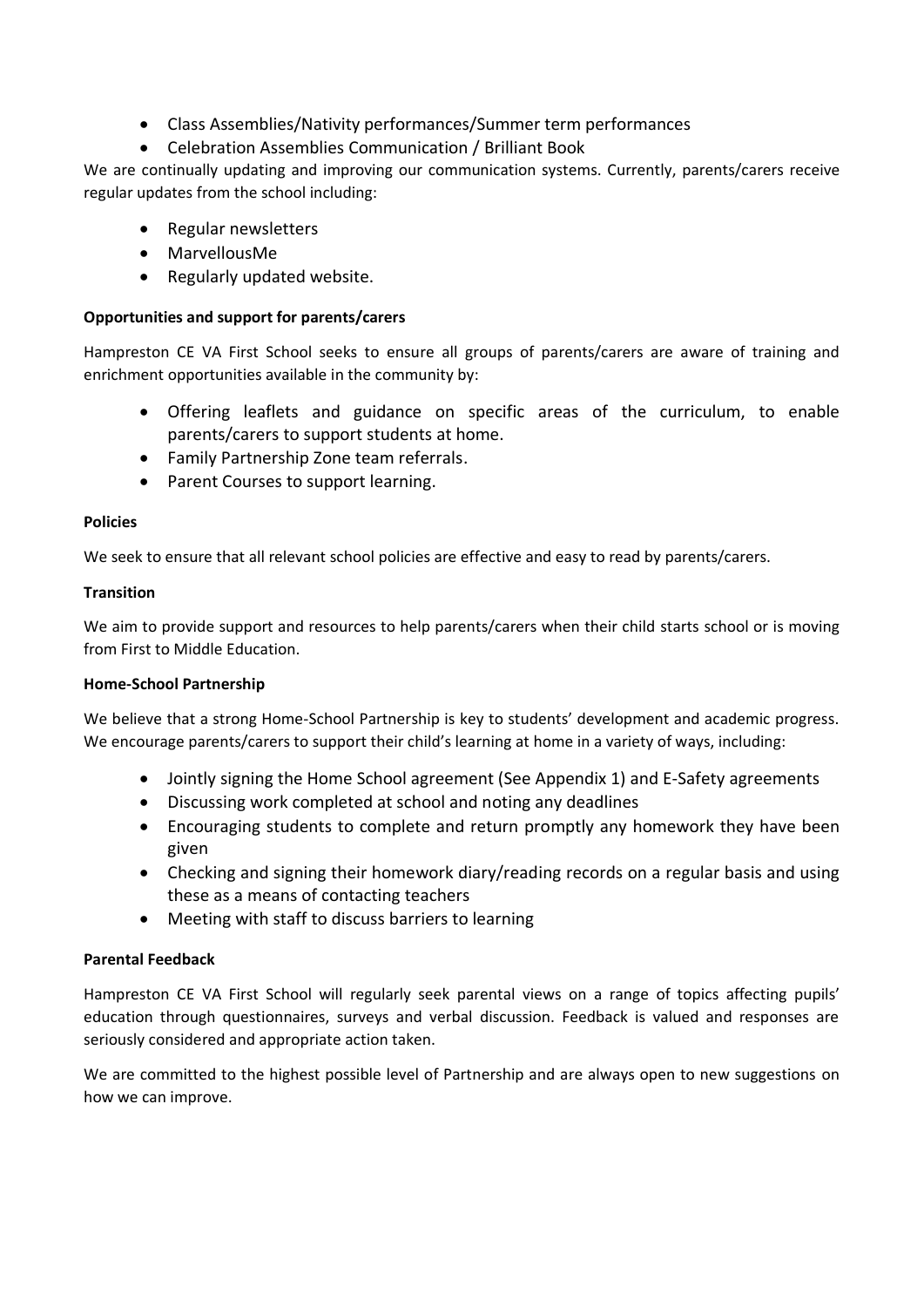At **Hampreston CE (VA) First School**, we are a loving, caring community of children, staff and parents who seek to 'Love God and to Love One Another'.

In order to achieve these aims we, who are concerned in the education of;

Child's Name:………………………………………………………………………………………………………………

Class:…………………………………………. make the following agreements.

# THE SCHOOL

We, both as individual members of staff and as a whole school, will:

- provide the highest standard of primary education, giving all children equal opportunity to fulfil their potential;
- care for your child's safety and happiness in a supportive and caring environment;
- encourage children to try their best at all times, and reward them for effort as well as achievement;
- encourage children to believe in themselves, feel valued and support their spiritual, moral, cultural and social development;
- teach your child to develop a positive attitude to others, regardless of gender, race, culture, belief, values, age and need and show zero tolerance towards any incident which is racist or not in line with an entitlement to Equality;
- encourage the children to understand the importance of a healthy lifestyle;
- send work with the children to share at home in accordance with the school homework policy;
- contact the parents/carers if there are any concerns with the attendance, progress, social behaviour or discipline of their child;
- inform you of your child's progress and attendance at regular meetings and through written reports;
- provide information to you about our school, including relevant policies, meetings, workshops, activities, newsletters and open days.

# THE PARENT(S)/CARER(S)

As a parent of a pupil at Hampreston CE (VA) First School I/we will:

- make sure that my child arrives at school by 8.55am properly dressed and equipped;
- make sure my child attends every day and notify the school of reasons for any absence through ill health;
- not take my child out of school for family holidays during term time;
- make arrangements for my child's safe return home at the appropriate time;
- support my child's learning ensuring the completion of homework set and their participation in any school trips and visits;
- support the school's policies and guidelines for learning, attendance, equality, discipline and good behaviour;
- let the school know about any concerns that might affect my child's work or behaviour;
- read all information sent home, as this gives me important details of relevant policies, meetings, workshops, activities, newsletters and open days;
- attend parents' evenings as well as other meetings about my child's progress.